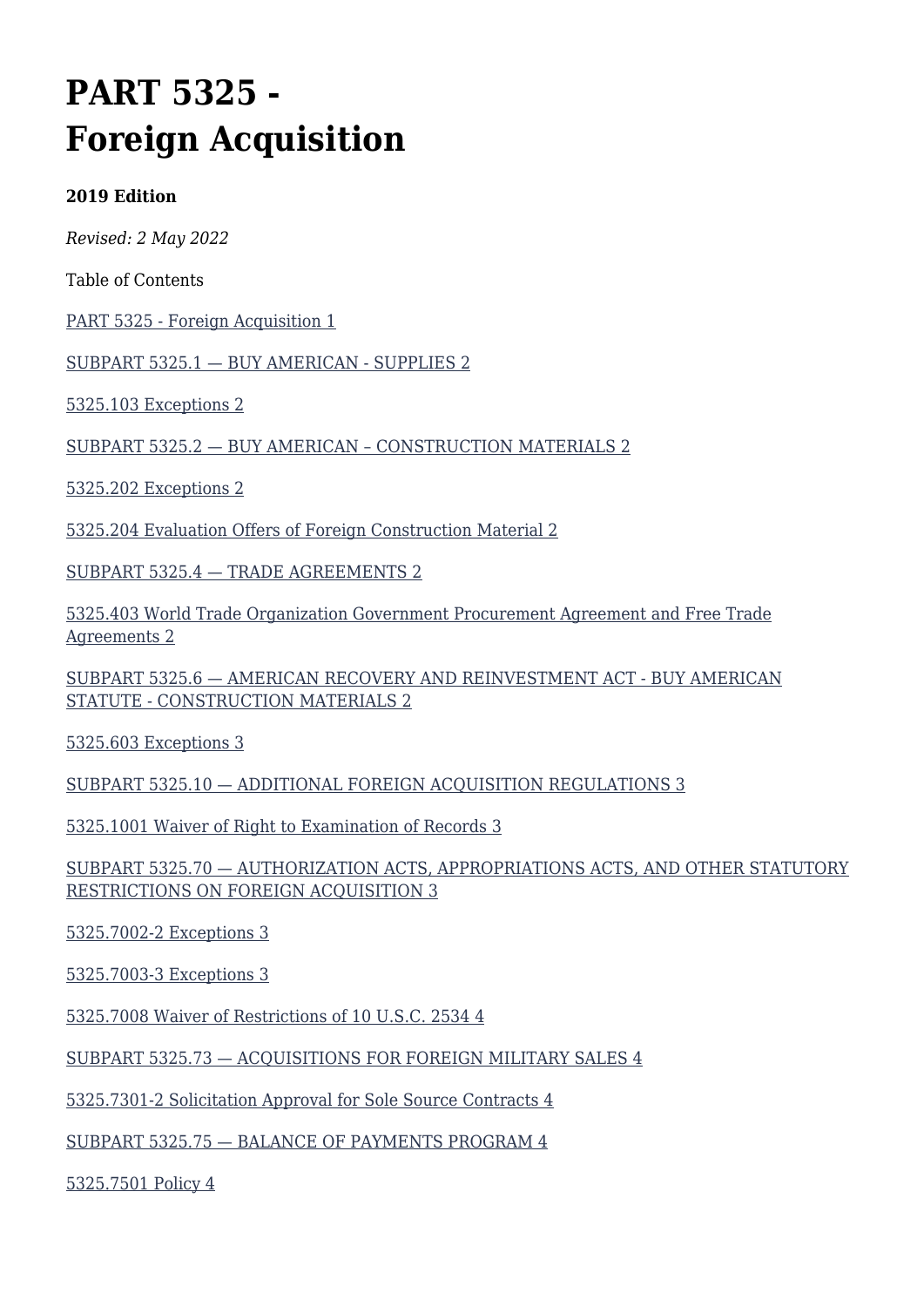[\(c\) See MP5301.601-90. 4](#page--1-0)

[SUBPART 5325.77 — ACQUISITIONS IN SUPPORT OF OPERATIONS IN AFGHANISTAN 4](#page--1-0)

[5325.7703-2 Determination requirements. 4](#page--1-0)

# **SUBPART 5325.1 — BUY AMERICAN - SUPPLIES**

#### **5325.103 Exceptions**

(a)(ii)(B)(3) See [MP5301.601-90.](https://origin-www.acquisition.gov/%5Brp:link:affars-mp-AFFARS-MP_PART-mp_5301.603-90%5D) For ACAT I Programs, submit determinations through the SCO to [SAF/AQC](mailto:SAF.AQ.SAF-AQC.Workflow@us.af.mil) for SAF/AQ approval. For non-ACAT I programs, submit determinations through the SCO to [SAF/AQC](mailto:SAF.AQ.SAF-AQC.Workflow@us.af.mil) for approval.

(b) Follow [MP5325](https://origin-www.acquisition.gov/%5Brp:link:affars-mp-mp_5325%5D) when a determination of non-availability is required by [FAR 25.103](https://www.acquisition.gov/far/part-25#FAR_25_103) and [DFARS](https://www.acquisition.gov/dfars/part-225-foreign-acquisition#DFARS-225.103) [225.103](https://www.acquisition.gov/dfars/part-225-foreign-acquisition#DFARS-225.103). See [MP5301.601\(a\)\(i\).](https://origin-www.acquisition.gov/%5Brp:link:affars-mp-AFFARS-MP_PART-mp_5301.601(a)(i)%5D#p5325103)

# **SUBPART 5325.2 — BUY AMERICAN – CONSTRUCTION MATERIALS**

#### **5325.202 Exceptions**

(a)(1) See [MP5301.601-90.](https://origin-www.acquisition.gov/%5Brp:link:affars-mp-file:///%5C%5Cperiwinkle_vnx%5Csaf_aqc_org%5CAQCP%5C5640%20-%20AFFARS%5CArchive%20--%20AFACs%5C!_Previous%20AFACs%5C2022%5C2022%20(01)%5C2.%20%20Changes%20Accepted%5Cmp_5301.603-90%5D) For ACAT I Programs, submit determinations through the SCO to [SAF/AQC](mailto:SAF.AQ.SAF-AQC.Workflow@us.af.mil) for SAF/AQ approval. For non-ACAT I programs, submit determination through the SCO to [SAF/AQC](mailto:SAF.AQ.SAF-AQC.Workflow@us.af.mil) for approval.

(a)(2) *Nonavailability.* See [MP5301.601\(a\)\(i\).](https://origin-www.acquisition.gov/%5Brp:link:affars-mp-AFFARS-MP_PART-mp_5301.601(a)(i)%5D#p5325202a2)

#### **5325.204 Evaluation Offers of Foreign Construction Material**

(b) See [MP5301.601-90](https://origin-www.acquisition.gov/%5Brp:link:affars-mp-file:///%5C%5Cperiwinkle_vnx%5Csaf_aqc_org%5CAQCP%5C5640%20-%20AFFARS%5CArchive%20--%20AFACs%5C!_Previous%20AFACs%5C2022%5C2022%20(01)%5C2.%20%20Changes%20Accepted%5Cmp_5301.603-90%5D).

### **SUBPART 5325.4 — TRADE AGREEMENTS**

#### **5325.403 World Trade Organization Government Procurement Agreement and Free Trade Agreements**

 $(c)(ii)(A)$  See [MP5301.601\(a\)\(i\).](https://origin-www.acquisition.gov/%5Brp:link:affars-mp-AFFARS-MP_PART-mp_5301.601(a)(i)%5D#p5325403ciiA)

# **SUBPART 5325.6 — AMERICAN RECOVERY AND REINVESTMENT ACT - BUY AMERICAN STATUTE - CONSTRUCTION MATERIALS**

#### **5325.603 Exceptions**

(a)(1)(i) *Nonavailability*. See [MP5301.601\(a\)\(i\).](https://origin-www.acquisition.gov/%5Brp:link:affars-mp-AFFARS-MP_PART-mp_5301.601(a)(i)%5D#p5325603A1i)

(a)(1)(iii) See [MP5301.601-90](https://origin-www.acquisition.gov/%5Brp:link:affars-mp-file:///%5C%5Cperiwinkle_vnx%5Csaf_aqc_org%5CAQCP%5C5640%20-%20AFFARS%5CArchive%20--%20AFACs%5C!_Previous%20AFACs%5C2022%5C2022%20(01)%5C2.%20%20Changes%20Accepted%5Cmp_5301.603-90%5D). For ACAT I Programs, submit determinations through the SCO to [SAF/AQC](mailto:SAF.AQ.SAF-AQC.Workflow@us.af.mil) for SAF/AQ approval. For non-ACAT I programs, submit determinations through the SCO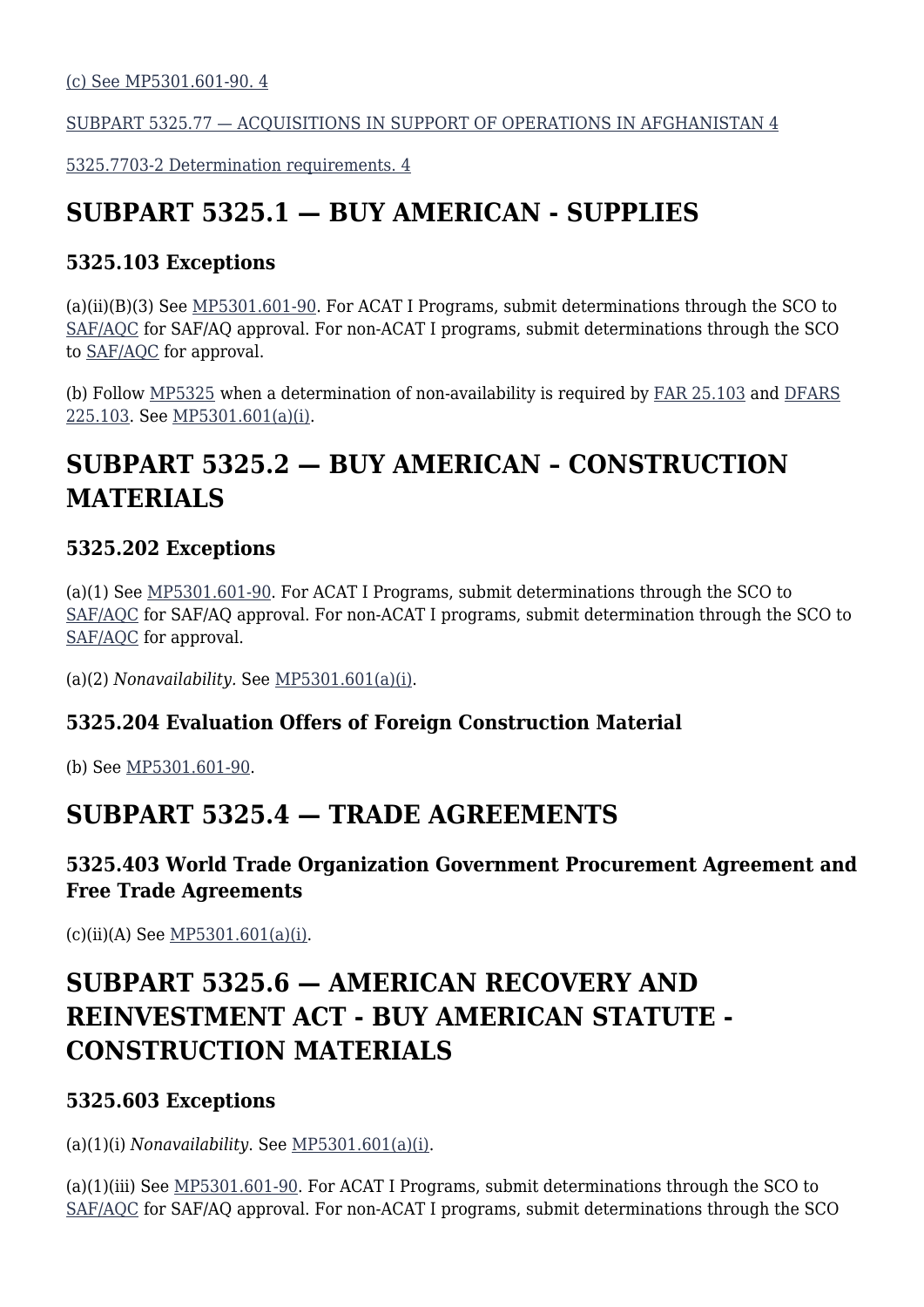to [SAF/AQC](mailto:SAF.AQ.SAF-AQC.Workflow@us.af.mil) for approval.

(a)(2) See [MP5301.601-90.](https://origin-www.acquisition.gov/%5Brp:link:affars-mp-file:///%5C%5Cperiwinkle_vnx%5Csaf_aqc_org%5CAQCP%5C5640%20-%20AFFARS%5CArchive%20--%20AFACs%5C!_Previous%20AFACs%5C2022%5C2022%20(01)%5C2.%20%20Changes%20Accepted%5Cmp_5301.603-90%5D) For ACAT I Programs, submit determinations through the SCO to [SAF/AQC](mailto:SAF.AQ.SAF-AQC.Workflow@us.af.mil) for SAF/AQ approval. For approval for non-ACAT I programs, submit determinations through the SCO to [SAF/AQC](mailto:SAF.AQ.SAF-AQC.Workflow@us.af.mil) for approval.

(b)(2) See  $MP5301.601-90$ . Submit determinations through the SCO to  $SAF/AOC$  for approval.

### **SUBPART 5325.10 — ADDITIONAL FOREIGN ACQUISITION REGULATIONS**

#### **5325.1001 Waiver of Right to Examination of Records**

(a)(2)(iii) See [MP5301.601-90](https://origin-www.acquisition.gov/%5Brp:link:affars-mp-file:///%5C%5Cperiwinkle_vnx%5Csaf_aqc_org%5CAQCP%5C5640%20-%20AFFARS%5CArchive%20--%20AFACs%5C!_Previous%20AFACs%5C2022%5C2022%20(01)%5C2.%20%20Changes%20Accepted%5Cmp_5301.603-90%5D). Submit D&Fs following the format at [FAR 25.1001\(b\)](https://www.acquisition.gov/far/part-25#FAR_25_1001), through the SCO to SAF/AOC for approval.

## **SUBPART 5325.70 — AUTHORIZATION ACTS, APPROPRIATIONS ACTS, AND OTHER STATUTORY RESTRICTIONS ON FOREIGN ACQUISITION**

#### **5325.7002-2 Exceptions**

(b)(1)(iv) When the contracting officer determines through market research, that an article or suitable substitute is not available from a domestic source, the contracting officer must submit a [Domestic Non-availability Determination \(DNAD\)](https://usaf.dps.mil/sites/AFCC/KnowledgeCenter/contracting_templates/determination_and_findings_02.pdf). The DNAD must be submitted through the SCO to [SAF/AQC](mailto:SAF.AQ.SAF-AQC.Workflow@us.af.mil) for approval by the Secretary of the Air Force (nondelegable). See [MP5325.7002-2](https://www.acquisition.gov/affars/mp5325.7002-2-exceptions).

#### **5325.7003-3 Exceptions**

(b) When the contracting officer determines, through market research, that a specialty metal melted or produced in the United States or its possessions cannot be procured in satisfactory quality and sufficient quantity, and in the required form, as and when needed, submit a [DNAD](https://usaf.dps.mil/sites/AFCC/KnowledgeCenter/contracting_templates/determination_and_findings_03.pdf). The DNAD must be submitted through the SCO to [SAF/AQC](mailto:SAF.AQ.SAF-AQC.Workflow@us.af.mil) for approval by the Secretary of the Air Force (nondelegable).

(c) When a contractor or offeror submits a "Commercial Derivative Military Article-Specialty Metals Compliance Certificate" [\(DFARS 252.225-7010](https://www.acquisition.gov/dfars/part-252-solicitation-provisions-and-contract-clauses#DFARS-252.225-7010)) for streamlined compliance for Commercial Derivative Military Articles (CDMA), the Secretary of the Air Force must determine that the item is a CDMA as defined at [DFARS 252.225-7009](https://www.acquisition.gov/dfars/part-252-solicitation-provisions-and-contract-clauses#DFARS-252.225-7009) before using the rules for streamlined compliance for CDMA. The contracting officer must follow the procedures in [DFARS 225.7003-3](https://www.acquisition.gov/dfars/part-225-foreign-acquisition#DFARS-225.7003-3) and submit the [CDMA D&F](https://cs2.eis.af.mil/sites/10059/afcc/knowledge_center/templates/determination_and_findings_01.pdf) through the SCO to [SAF/AQC](mailto:SAF.AQ.SAF-AQC.Workflow@us.af.mil) for approval by the Secretary of the Air Force (nondelegable). See [MP5325.7003-3.](https://origin-www.acquisition.gov/%5Brp:link:affars-mp-AFFARS-MP_PART-mp_5325.7003-3%5D)

#### **5325.7008 Waiver of Restrictions of 10 U.S.C. 4864**

(a)(2) See [MP5301.601\(a\)\(i\)](https://origin-www.acquisition.gov/%5Brp:link:affars-mp-AFFARS-MP_PART-mp_5301.601(a)(i)%5D#p53257008a2).

(b)(2)(i) See [MP5301.601\(a\)\(i\).](https://origin-www.acquisition.gov/%5Brp:link:affars-mp-AFFARS-MP_PART-mp_5301.601(a)(i)%5D)